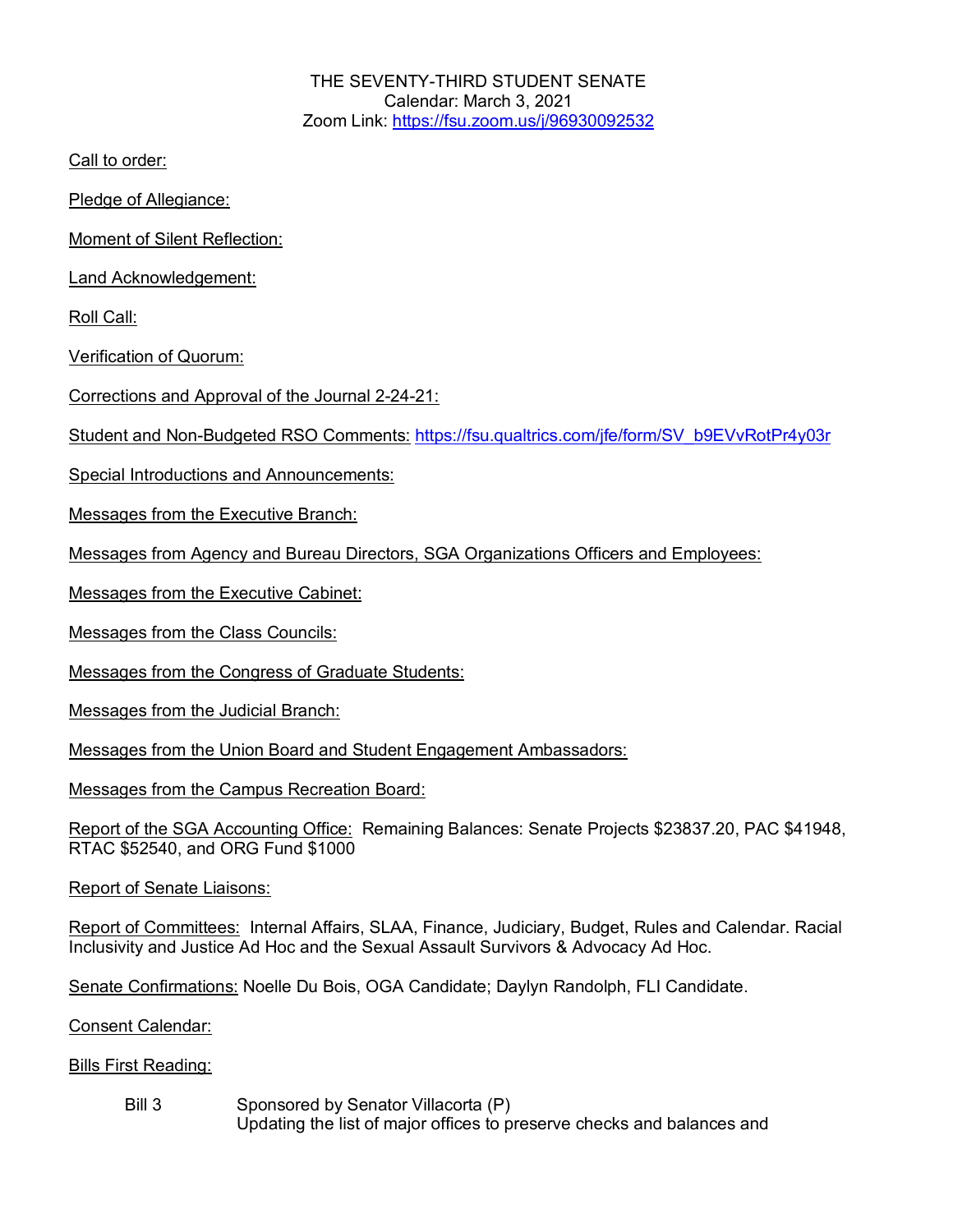address conflicts of interest. **REFERRED TO JUDICIARY 01.13. TABLED IN JUDICIARY, 01.22., 01.26., 02.22., 03.01.**

- Bill 17 Sponsored Senator England, Nemeth (P), Martin, J. Hitchcock (Co) Transferring \$1,720 in Senate Project funds to the Center for Leadership & Social Change to fund the purchasing of graduation stoles for the V-rak-ke-ce-tv cultural graduation.
- Bill 18 Sponsored Senator Soto (P), Marcus (Co) Further promoting gender inclusivity in SGA by revising 712.1C to acknowledge a candidate's name as stated in their myFSU account where preferred name may be listed.

## Bills Second Reading:

- Bill 4 Sponsored by Senator Villacorta (P), Marcus (Co) Amending the Candidate Screening Process. **REFERRED TO JUDICIARY THEN INTERNAL AFFAIRS 01.13. PASSED IN JUDICIARY, 01.22. TABLED IN INTERNAL AFFAIRS, 01.25., 02.01., 02.08. PASSED UNANIMOUSLY IN INTERNAL AFFAIRS, 02.23.**
- Bill 2021 Sponsored Senator Stinson (P), Bateman, Destine, A. Gonzalez, R. Gonzales, Melian, Molina, Riguidel, Rossi, Tackett, Thorpe (Co) Allocating \$13.79 million in A&S fees to SGA Budgeted Organizations for the 2021- 2022 fiscal year
- Bill 10 Sponsored by Senator Boole Implementing instant runoff voting procedures for elections to improve voter freedom and vote integrity. **REFERRED TO JUDICIARY, 02.10. TABLED IN JUDICIARY, 02.16. PASSED IN JUDICIARY, 02.22.**
- Bill 11 Sponsored by Senator Marcus (P) Allocating \$8,100.00 to fund the installation of changing tables in highly-trafficked areas of campus to support students with young dependents. **REFERRED TO SLAA THEN BUDGET, 02.10. PASSED IN SLAA, 2.16. PASSED IN BUDGET, 02.23.**
- Bill 12 Sponsored by Senator Murcia, Villacorta (P), Gonzalez, Stults, Lessard, Preshia, Flashman, Nasworthy, Daraldik (Co) Transferring \$1.5 million in A&S Sweepings Account to Requesting organizations **REFERRED TO SWEEPINGS, 02.10. PASSED 02.19.**
- Bill 13 Sponsored Senator Randall, Stinson (P), Bergen, England, Flashman, Gabadage, Gerdts, Grunberger, J. Hitchcock, K. Hitchcock, Lessard, Little, Marcus, Melian, Mougey, Nemeth, Ramos, Roy, and Soto (Co) Reinstating the Jewish Student Union as an agency with the Student Government Association. **REFERRED TO SLAA THEN BUDGET, INTERNAL AFFAIRS, JUDICIARY, 02.17. AMENDED AND PASSED IN SLAA, 02.23. PASSED IN BUDGET, 02.23. PASSED IN INTERNAL AFFAIRS, 03.01. PASSED IN JUDICIARY, 03.01.**
- Bill 14 Sponsored Senator Randall (P) Revising Chapter 207 to fix formatting errors and adding professional development requirements for Student Senators. **REFERRED TO JUDICIARY THEN RULES AND**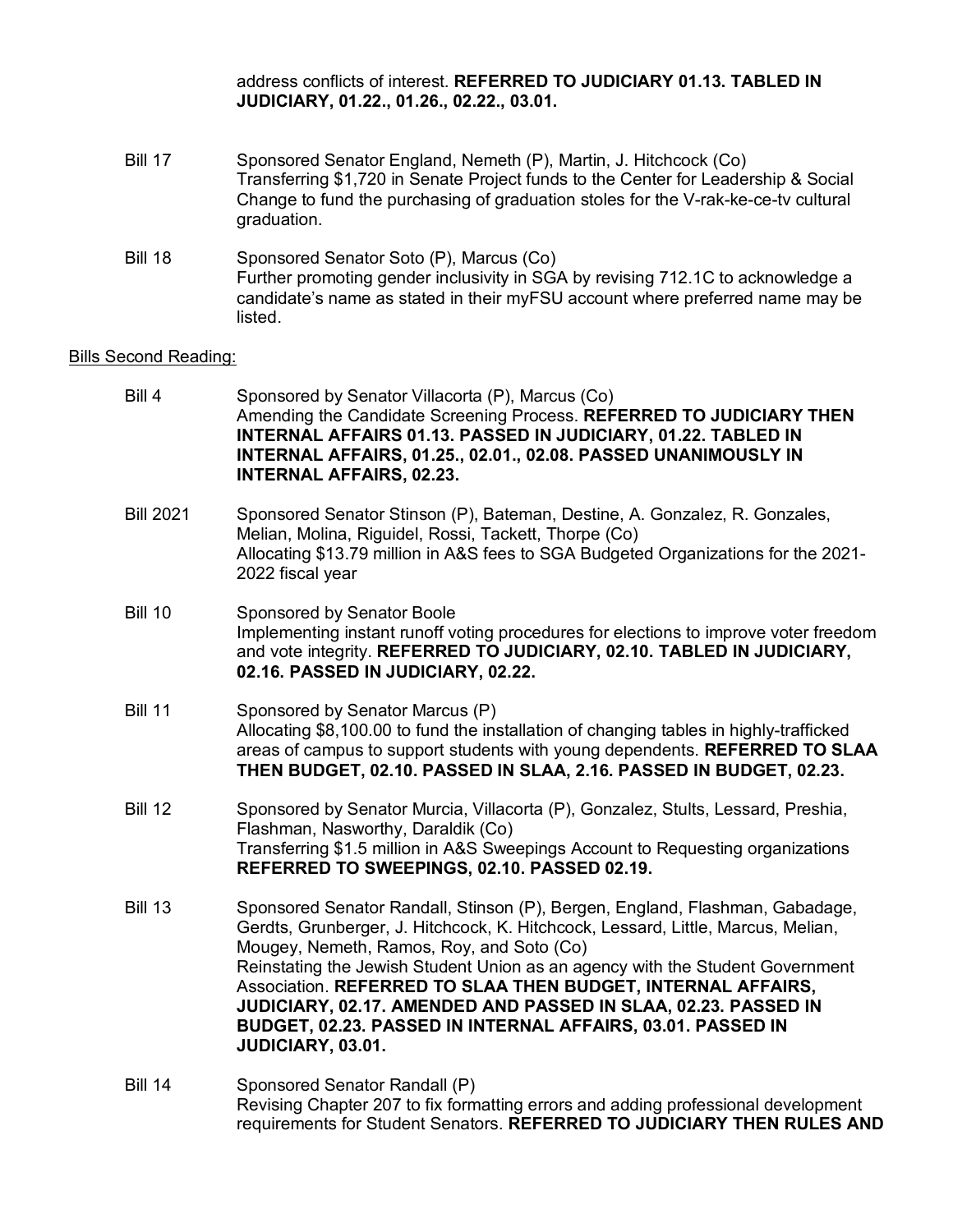## **CALENDAR, 02.17. AMENDED AND PASSED IN JUDICIARY, 02.22. PASSED IN RULES & CALENDAR, 02.24.**

Bill 15 Sponsored Senator Randall (P) Revising Chapter 203 to mandate a two minute minimum per student in public comment during official SGA meetings. **REFERRED TO JUDICIARY THEN RULES AND CALENDAR, 02.17. PASSED IN JUDICIARY, 02.22. PASSED IN RULES & CALENDAR, 02.24.**

## Constitutional Amendments:

| Amendment 7          | Sponsored Senator Linsky (P)<br>Revising Article IV, Section 5, Clause A to provide procedural clarity for when the<br>Chief Justice of the Student Supreme Court vacates office, expectedly or otherwise.                                                                                                       |
|----------------------|------------------------------------------------------------------------------------------------------------------------------------------------------------------------------------------------------------------------------------------------------------------------------------------------------------------|
| Amendment 8          | Sponsored Senator Marcus, Hunter (P)<br>Banning the purchase and use of disposable plastic water bottles with A&S Monies.                                                                                                                                                                                        |
| Amendment 9          | Sponsored Senator Stinson, Linsky (P)<br>Elucidating the legislative subpoena powers vested in the Senate by the Student<br>Body Constitution, subject to limited oversight by the University General Counsel.                                                                                                   |
| Resolutions:         |                                                                                                                                                                                                                                                                                                                  |
| <b>Resolution 4</b>  | Sponsored Senator Villacorta (P)<br>Amending Senate structure and composition about who should run the meeting<br>during the transition of senate and vacancies. REFERRED TO RULES &<br>CALENDAR 01.13. TABLED IN RULES & CALENDAR 01.20., 01.27., 02.01.,<br>02.03., 02.10., 02.17.                             |
| <b>Resolution 9</b>  | Sponsored Senator Daraldik (P)<br>Denounce the claim by the Burning Spear Organization that they control the Student<br>Government Association Student Senate, REFERRED TO SLAA THEN RULES &<br>CALENDAR 1.13. TABLED IN SLAA 1.19., 02.01. PASSED IN SLAA, 02.08.<br>TABLED IN RULES & CALENDAR, 02.10., 02.17. |
| <b>Resolution 17</b> | Sponsored by Senator Daraldik (P)<br>$T_{\text{tot}}$ 7000 Central to incolang the COA Free subject Duringle FOILA distinctional and other                                                                                                                                                                       |

- The 73<sup>rd</sup> Senate to implore the SGA Executive Branch, FSU Administration, and other FSU entities to rescind support of the IHRA Definition of Antisemitism and further support the Palestinian community in free-speech. **REFERRED TO SLAA, 02.10. TABLED IN SLAA, 02.16., 02.23.**
- Resolution 18 Sponsored by Senator Daraldik (P) Calling on the FSU Administration and Board of Trustees to review and withdraw investments from corporations deemed unethical by the FSU student community. **REFERRED TO SLAA, 02.10. TABLED IN SLAA, 02.16., 02.23.**
- Resolution 20 Sponsored by Senator Wang (P) Recognizing the significance of Lunar New Year, honoring the Asian American and Pacific Islander community, and declaring the 73<sup>rd</sup> Student Senate's support during heightened discrimination. **REFERRED TO SLAA, 02.17. AMENDED AND PASSED BY ACCLAMATION IN SLAA, 02.23.**